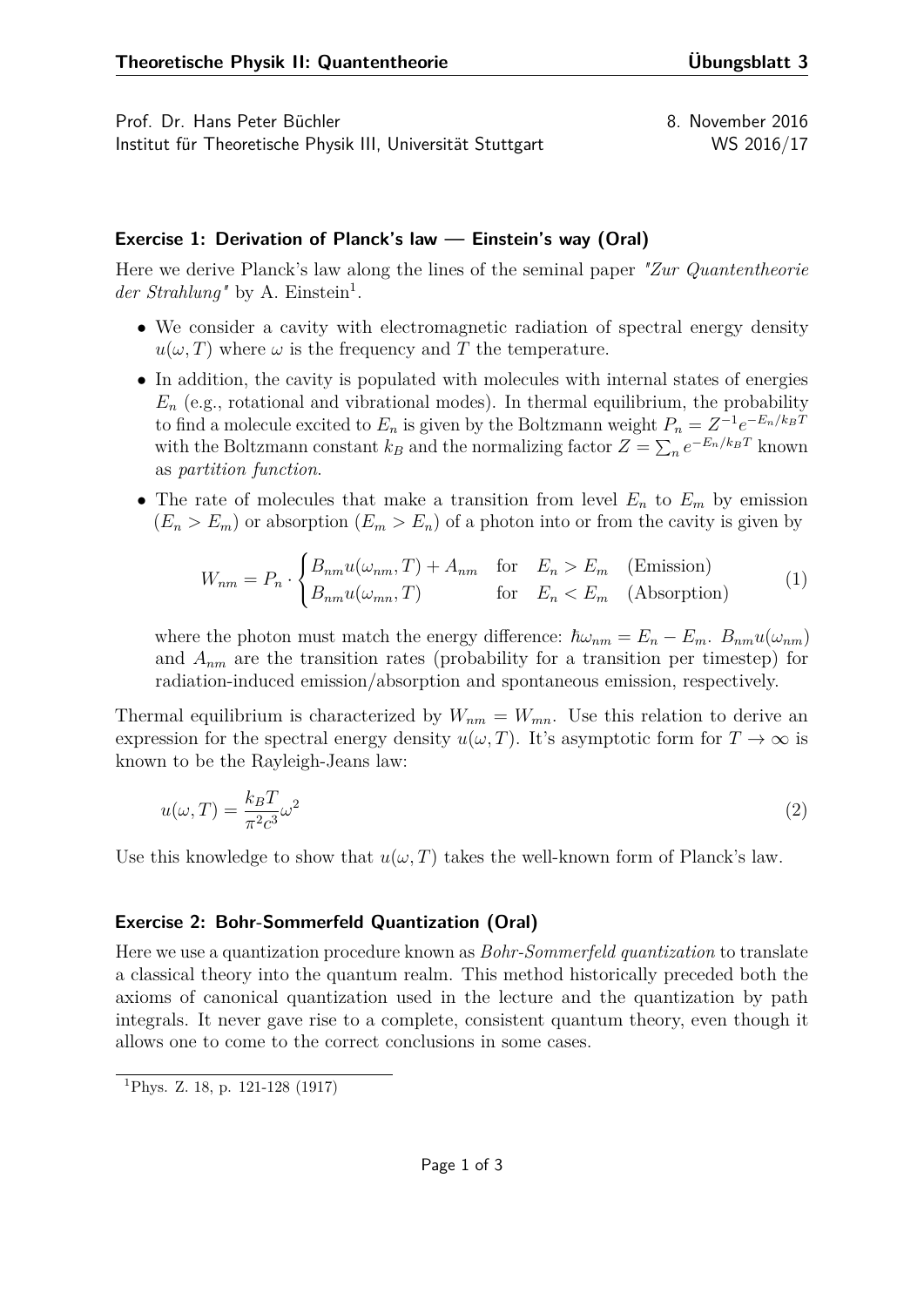a) The Bohr-Sommerfeld quantization condition claims that, for a given Hamiltonian *function*  $H(q_i, p_i)$  with *D* degrees of freedom  $q_1, \ldots, q_D$ , classical *periodic* solutions  $(\mathbf{q}(t), \mathbf{p}(t))$  are allowed only if for a single cycle and for all  $i = 1, \ldots, D$ 

<span id="page-1-0"></span>
$$
I_{n_i} := \frac{1}{2\pi} \oint dq_i \, p_i \stackrel{!}{=} \hbar (n_i + \alpha_i) \quad \text{where} \quad n_i \in \mathbb{N}_0
$$
 (3)

and  $\alpha_i \in \mathbb{R}$  are undetermined constants. Apply this condition on the one- and two-dimensional harmonic oscillator,

$$
H_{1D} = \frac{p^2}{2m} + \frac{m\omega^2}{2}q^2 \quad \text{and} \quad H_{2D} = \frac{1}{2m}(p_x^2 + p_y^2) + \frac{m\omega^2}{2}(q_x^2 + q_y^2),\tag{4}
$$

and derive the quantized energy levels  $E_n$  for both systems. In two dimensions, treat each dimension,  $(p_x, q_x)$  and  $(p_y, q_y)$ , separately and discuss the degeneracy of energy levels.

b) We now focus on an electron orbiting in a homogeneous magnetic field  $\mathbf{B} = \nabla \times \mathbf{A}$  $Be<sub>z</sub>$  in the context of Bohr-Sommerfeld quantization. Its Hamiltonian reads

$$
H = \frac{\Pi^2}{2m} \quad \text{with} \quad \Pi = \mathbf{p} + \frac{e}{c} \mathbf{A} \tag{5}
$$

Here, *e* is the elementary charge, *c* the speed of light, and **A** the vector potential.  $\Pi = m\dot{q}$  is the kinematical momentum whereas **p** is the canonical momentum conjugate to the electron's position **q**.

To simplify the problem, we employ our intuition that due to the Lorentz force, the electron periodically follows a circular trajectory of radius *R* in the *x*-*y*-plain. If we choose the origin such that it coincides with the electron's orbital center, we can write  $\mathbf{q} = R\mathbf{e}_r$  and  $\mathbf{p} = p_\varphi \mathbf{e}_\varphi$  in polar coordinates of the *x*-*y*-plain.

Then the Hamiltonian takes the simpler form

$$
H = \frac{\Pi_{\varphi}^{2}}{2m} \quad \text{with} \quad \Pi_{\varphi} = p_{\varphi} + \frac{e}{c} \mathbf{A} \cdot \mathbf{e}_{\varphi} \,. \tag{6}
$$

Here we choose a gauge  $\mathbf{A} \propto \mathbf{e}_{\varphi}$  for the sake of convenience (what is its exact form in dependence of *B*?)

According to the Bohr-Sommerfeld prescription, the canonical momentum  $p_{\varphi}$  is required to obey Eq. [\(3\)](#page-1-0), i.e.,

$$
I_{n_{\varphi}} = \frac{R}{2\pi} \int_0^{2\pi} d\varphi \, p_{\varphi} \stackrel{!}{=} \hbar (n_{\varphi} + \alpha_{\varphi}). \tag{7}
$$

How does the (quantized) kinetic energy  $E_{\text{kin}} = \Pi_{\varphi}^2/2m$  depend on the magnetic flux  $\phi$  enclosed by the electron's trajectory? Show that the flux is now quantized as well, namely in units of flux quanta  $\Phi_0 \equiv hc/e$  with  $\hbar = h/2\pi$ .